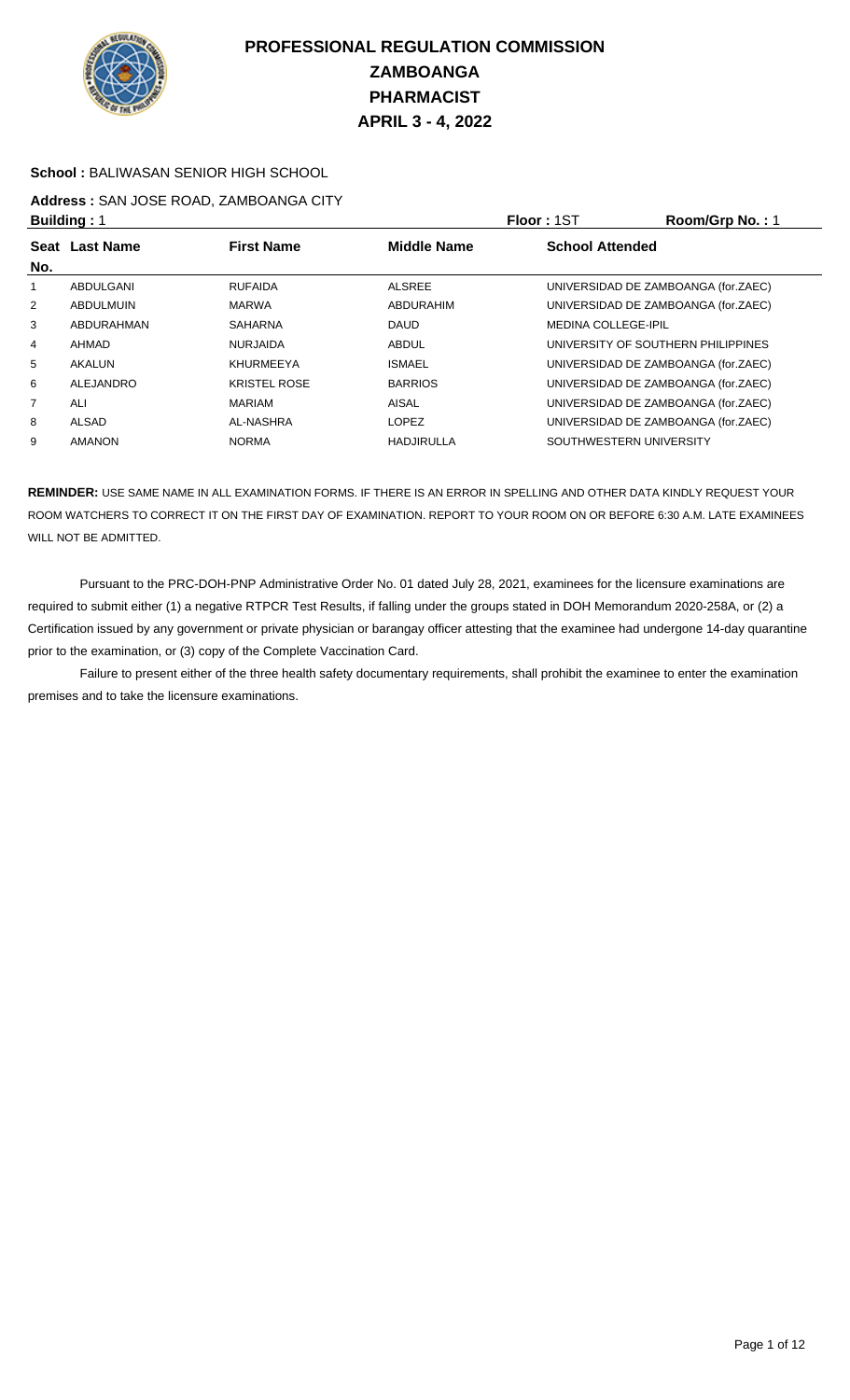

#### **School :** BALIWASAN SENIOR HIGH SCHOOL

## **Address :** SAN JOSE ROAD, ZAMBOANGA CITY

|     | <b>Building: 1</b> |                     |                    | Floor: 1ST                          | Room/Grp No.: 2 |
|-----|--------------------|---------------------|--------------------|-------------------------------------|-----------------|
| No. | Seat Last Name     | <b>First Name</b>   | <b>Middle Name</b> | <b>School Attended</b>              |                 |
|     | AMILBANGSA         | <b>SITTI FATIMA</b> | <b>SALAPUDDIN</b>  | UNIVERSIDAD DE ZAMBOANGA (for.ZAEC) |                 |
| 2   | AMISALI            | ABDULLA             | <b>BARAHAMA</b>    | UNIVERSIDAD DE ZAMBOANGA (for.ZAEC) |                 |
| 3   | <b>ANDAS</b>       | ARCEILYN            | ARAMI              | UNIVERSIDAD DE ZAMBOANGA (for.ZAEC) |                 |
| 4   | ARADJI             | <b>FHATRIHANA</b>   | AJIBULLA           | UNIVERSIDAD DE ZAMBOANGA (for.ZAEC) |                 |
| 5   | ASA                | <b>SITTI RAESA</b>  | <b>DIONG</b>       | UNIVERSITY OF SOUTHERN PHILIPPINES  |                 |
| 6   | ASJALI             | ARSHEYA             | <b>SARAPUDDIN</b>  | UNIVERSIDAD DE ZAMBOANGA (for.ZAEC) |                 |
| 7   | <b>BALLAHO</b>     | <b>JARMIE-INA</b>   | <b>UNGA</b>        | UNIVERSIDAD DE ZAMBOANGA (for.ZAEC) |                 |
| 8   | <b>BALUDEN</b>     | <b>SHAYMA</b>       | SARADI             | UNIVERSIDAD DE ZAMBOANGA (for.ZAEC) |                 |
| 9   | <b>BONTIA</b>      | <b>ZYLLAH</b>       | <b>PORLARES</b>    | UNIVERSIDAD DE ZAMBOANGA (for.ZAEC) |                 |

**REMINDER:** USE SAME NAME IN ALL EXAMINATION FORMS. IF THERE IS AN ERROR IN SPELLING AND OTHER DATA KINDLY REQUEST YOUR ROOM WATCHERS TO CORRECT IT ON THE FIRST DAY OF EXAMINATION. REPORT TO YOUR ROOM ON OR BEFORE 6:30 A.M. LATE EXAMINEES WILL NOT BE ADMITTED.

 Pursuant to the PRC-DOH-PNP Administrative Order No. 01 dated July 28, 2021, examinees for the licensure examinations are required to submit either (1) a negative RTPCR Test Results, if falling under the groups stated in DOH Memorandum 2020-258A, or (2) a Certification issued by any government or private physician or barangay officer attesting that the examinee had undergone 14-day quarantine prior to the examination, or (3) copy of the Complete Vaccination Card.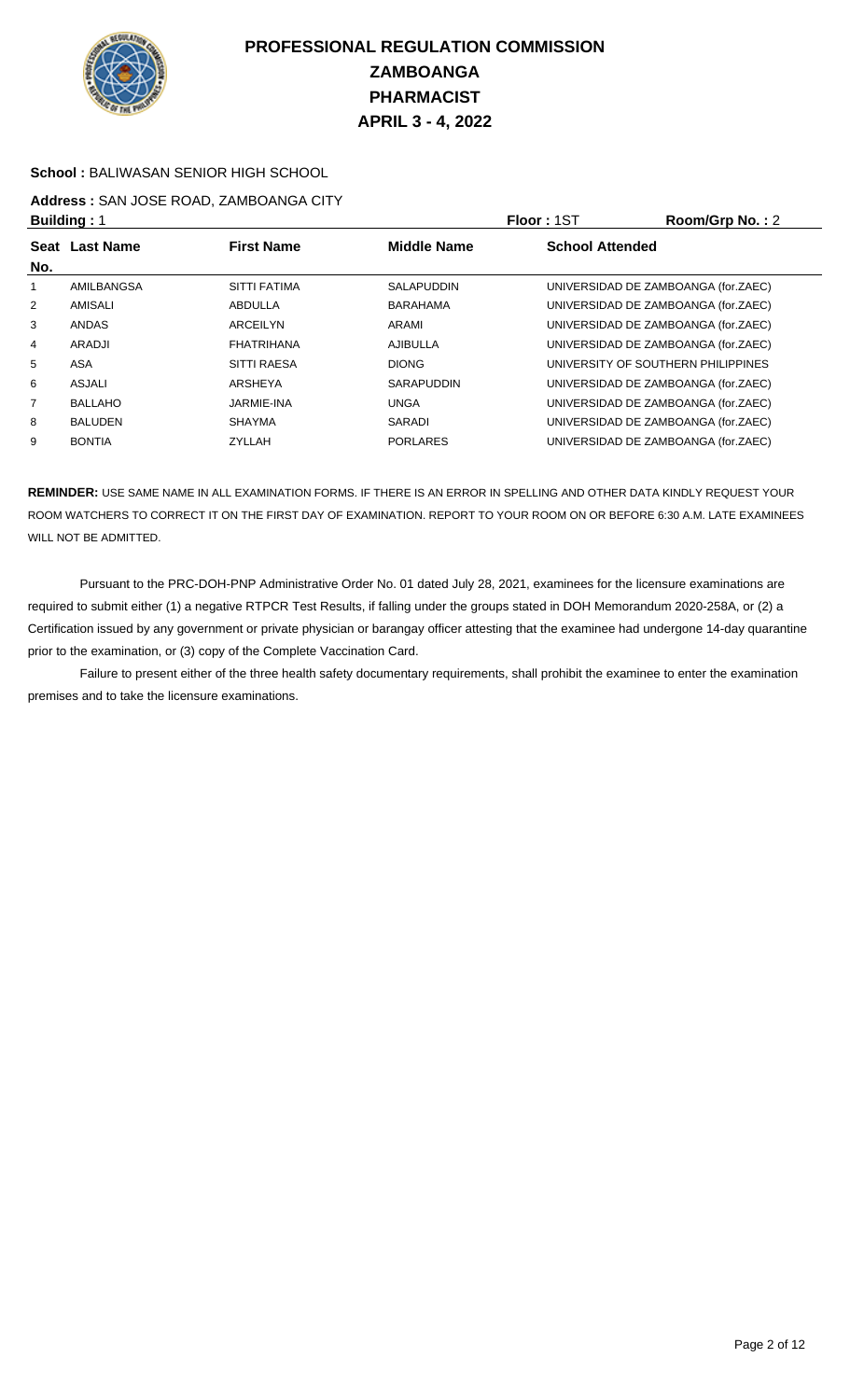

#### **School :** BALIWASAN SENIOR HIGH SCHOOL

## **Address :** SAN JOSE ROAD, ZAMBOANGA CITY

|                | <b>Building: 1</b> |                      |                    | Floor: 1ST                          | Room/Grp No.: 3 |
|----------------|--------------------|----------------------|--------------------|-------------------------------------|-----------------|
| No.            | Seat Last Name     | <b>First Name</b>    | <b>Middle Name</b> | <b>School Attended</b>              |                 |
|                | <b>CARDENTE</b>    | <b>ESTHER JOY</b>    | <b>RAMOS</b>       | UNIVERSIDAD DE ZAMBOANGA (for.ZAEC) |                 |
| $\overline{2}$ | CONVOCAR           | HAMAD                | ABDULLAH           | UNIVERSIDAD DE ZAMBOANGA (for.ZAEC) |                 |
| 3              | <b>CORTEZ</b>      | <b>CAMILLE FAITH</b> | LANGFORD           | <b>RIVERSIDE COLLEGE</b>            |                 |
| 4              | CRUZ               | <b>NURSHIMA</b>      | AMMANG             | UNIVERSIDAD DE ZAMBOANGA (for.ZAEC) |                 |
| 5              | DE GUZMAN          | <b>GEORGE GERALD</b> | <b>MANDIADE</b>    | EMILIO AGUINALDO COLLEGE-MANILA     |                 |
| 6              | <b>DURA</b>        | ANNIVI               | <b>REBUCAS</b>     | SOUTHWESTERN UNIVERSITY             |                 |
| 7              | <b>EBRAHIM</b>     | <b>DYLMIERA</b>      | <b>MUJALLA</b>     | UNIVERSIDAD DE ZAMBOANGA (for.ZAEC) |                 |
| 8              | <b>ELANG</b>       | <b>AMINA</b>         | ABUBAKAR           | UNIVERSIDAD DE ZAMBOANGA (for.ZAEC) |                 |
| 9              | <b>ESPADA</b>      | <b>NIZREEN</b>       | LUMAGLAG           | UNIVERSIDAD DE ZAMBOANGA (for.ZAEC) |                 |

**REMINDER:** USE SAME NAME IN ALL EXAMINATION FORMS. IF THERE IS AN ERROR IN SPELLING AND OTHER DATA KINDLY REQUEST YOUR ROOM WATCHERS TO CORRECT IT ON THE FIRST DAY OF EXAMINATION. REPORT TO YOUR ROOM ON OR BEFORE 6:30 A.M. LATE EXAMINEES WILL NOT BE ADMITTED.

 Pursuant to the PRC-DOH-PNP Administrative Order No. 01 dated July 28, 2021, examinees for the licensure examinations are required to submit either (1) a negative RTPCR Test Results, if falling under the groups stated in DOH Memorandum 2020-258A, or (2) a Certification issued by any government or private physician or barangay officer attesting that the examinee had undergone 14-day quarantine prior to the examination, or (3) copy of the Complete Vaccination Card.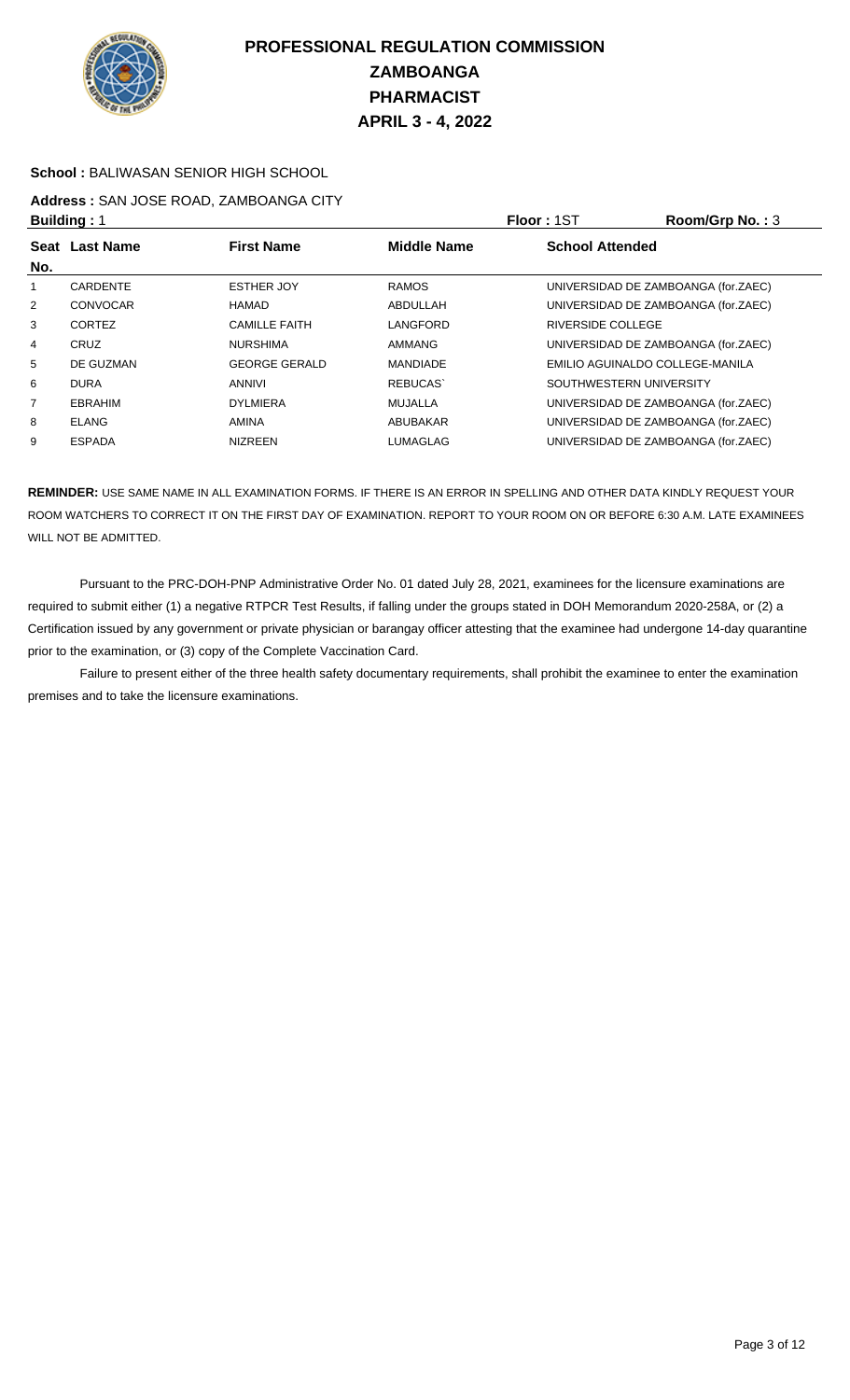

#### **School :** BALIWASAN SENIOR HIGH SCHOOL

# **Address :** SAN JOSE ROAD, ZAMBOANGA CITY

|                | <b>Building: 1</b> |                      |                    | <b>Floor: 1ST</b>                                          | Room/Grp No.: 4 |
|----------------|--------------------|----------------------|--------------------|------------------------------------------------------------|-----------------|
| <b>Seat</b>    | <b>Last Name</b>   | <b>First Name</b>    | <b>Middle Name</b> | <b>School Attended</b>                                     |                 |
| No.            |                    |                      |                    |                                                            |                 |
|                | <b>GINDI</b>       | <b>MELODY SAMA</b>   | <b>HASAN</b>       | UNIVERSIDAD DE ZAMBOANGA-PAGADIAN (for<br>MENDERO COLLEGE) |                 |
| $\overline{2}$ | <b>GUMBAHALI</b>   | <b>JUDAY</b>         | <b>MUHADI</b>      | UNIVERSIDAD DE ZAMBOANGA-PAGADIAN (for<br>MENDERO COLLEGE) |                 |
| 3              | HADJIULA           | NUR-AINA             | <b>HALAN</b>       | UNIVERSIDAD DE ZAMBOANGA (for.ZAEC)                        |                 |
| 4              | HAJUL              | LAILA                | <b>PALINTA</b>     | <b>MEDINA COLLEGE-IPIL</b>                                 |                 |
| 5              | HALILULLA          | <b>HUSNA</b>         | AHAY               | UNIVERSIDAD DE ZAMBOANGA (for.ZAEC)                        |                 |
| 6              | <b>HAMIS</b>       | <b>EMIR HAMJA</b>    | <b>BANGAHAN</b>    | UNIVERSIDAD DE ZAMBOANGA (for.ZAEC)                        |                 |
| 7              | <b>HAMSA</b>       | HADZFARMA            | <b>USONG</b>       | UNIVERSIDAD DE ZAMBOANGA (for.ZAEC)                        |                 |
| 8              | <b>HANAPI</b>      | <b>NORHANA</b>       | ABDULLA            | UNIVERSIDAD DE ZAMBOANGA (for.ZAEC)                        |                 |
| 9              | <b>HARADJI</b>     | <b>BRIAN MAHMOOD</b> | ARANI              | UNIVERSIDAD DE ZAMBOANGA (for.ZAEC)                        |                 |

**REMINDER:** USE SAME NAME IN ALL EXAMINATION FORMS. IF THERE IS AN ERROR IN SPELLING AND OTHER DATA KINDLY REQUEST YOUR ROOM WATCHERS TO CORRECT IT ON THE FIRST DAY OF EXAMINATION. REPORT TO YOUR ROOM ON OR BEFORE 6:30 A.M. LATE EXAMINEES WILL NOT BE ADMITTED.

 Pursuant to the PRC-DOH-PNP Administrative Order No. 01 dated July 28, 2021, examinees for the licensure examinations are required to submit either (1) a negative RTPCR Test Results, if falling under the groups stated in DOH Memorandum 2020-258A, or (2) a Certification issued by any government or private physician or barangay officer attesting that the examinee had undergone 14-day quarantine prior to the examination, or (3) copy of the Complete Vaccination Card.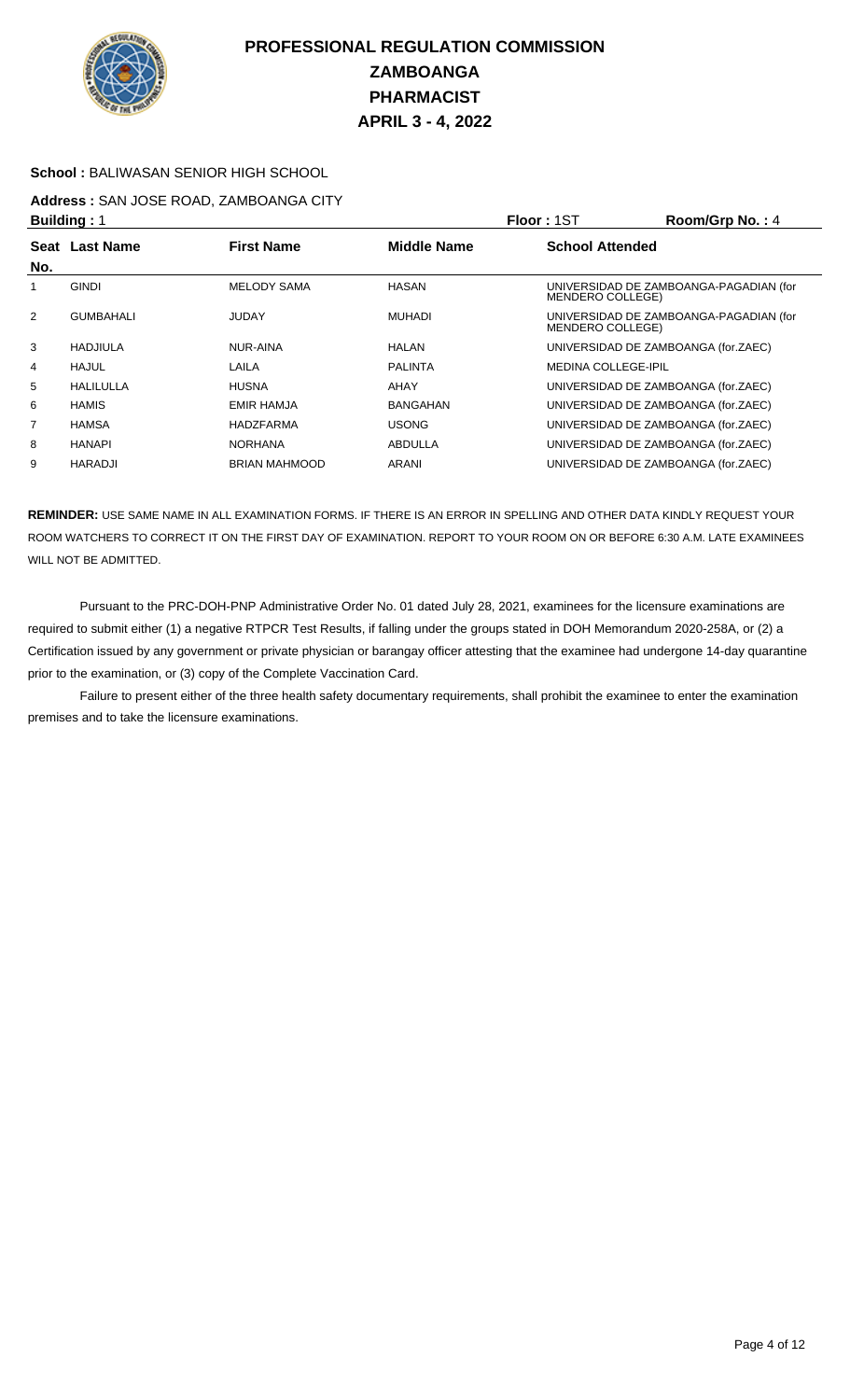

#### **School :** BALIWASAN SENIOR HIGH SCHOOL

# **Address :** SAN JOSE ROAD, ZAMBOANGA CITY

|                | <b>Building: 1</b> |                   |                    | <b>Floor: 2ND</b>      | Room/Grp No.: 5                        |
|----------------|--------------------|-------------------|--------------------|------------------------|----------------------------------------|
|                | Seat Last Name     | <b>First Name</b> | <b>Middle Name</b> | <b>School Attended</b> |                                        |
| No.            |                    |                   |                    |                        |                                        |
|                | <b>HASHIM</b>      | <b>SHEENALEE</b>  | <b>ADJULA</b>      |                        | UNIVERSIDAD DE ZAMBOANGA (for.ZAEC)    |
| 2              | <b>HASSAN</b>      | <b>SHAIRA</b>     | <b>JAMIL</b>       |                        | UNIVERSIDAD DE ZAMBOANGA (for.ZAEC)    |
| 3              | <b>HASSAN</b>      | YATHRIB           | PERALTA            | <b>FOUNDATION</b>      | GENERAL SANTOS DOCTORS' MEDICAL SCHOOL |
| $\overline{4}$ | <b>HASSIM</b>      | <b>SARHA</b>      | ABUBAKAR           |                        | UNIVERSIDAD DE ZAMBOANGA (for.ZAEC)    |
| 5              | <b>HAYUDINI</b>    | <b>RIDZLINA</b>   | <b>JUNAID</b>      |                        | UNIVERSIDAD DE ZAMBOANGA (for.ZAEC)    |
| 6              | <b>HUSSAM</b>      | <b>MUKTHAR</b>    | ALLAMA             |                        | UNIVERSIDAD DE ZAMBOANGA (for.ZAEC)    |
| $\overline{7}$ | JALANI             | <b>MERCYLINA</b>  | <b>IRAN</b>        |                        | UNIVERSIDAD DE ZAMBOANGA (for.ZAEC)    |
| 8              | <b>JAMASARI</b>    | <b>FATIMA</b>     | SABDANI            |                        | UNIVERSIDAD DE ZAMBOANGA (for.ZAEC)    |
| 9              | JULKANAIN          | <b>NUR AISHA</b>  | <b>DAIM</b>        |                        | UNIVERSIDAD DE ZAMBOANGA (for.ZAEC)    |

**REMINDER:** USE SAME NAME IN ALL EXAMINATION FORMS. IF THERE IS AN ERROR IN SPELLING AND OTHER DATA KINDLY REQUEST YOUR ROOM WATCHERS TO CORRECT IT ON THE FIRST DAY OF EXAMINATION. REPORT TO YOUR ROOM ON OR BEFORE 6:30 A.M. LATE EXAMINEES WILL NOT BE ADMITTED.

 Pursuant to the PRC-DOH-PNP Administrative Order No. 01 dated July 28, 2021, examinees for the licensure examinations are required to submit either (1) a negative RTPCR Test Results, if falling under the groups stated in DOH Memorandum 2020-258A, or (2) a Certification issued by any government or private physician or barangay officer attesting that the examinee had undergone 14-day quarantine prior to the examination, or (3) copy of the Complete Vaccination Card.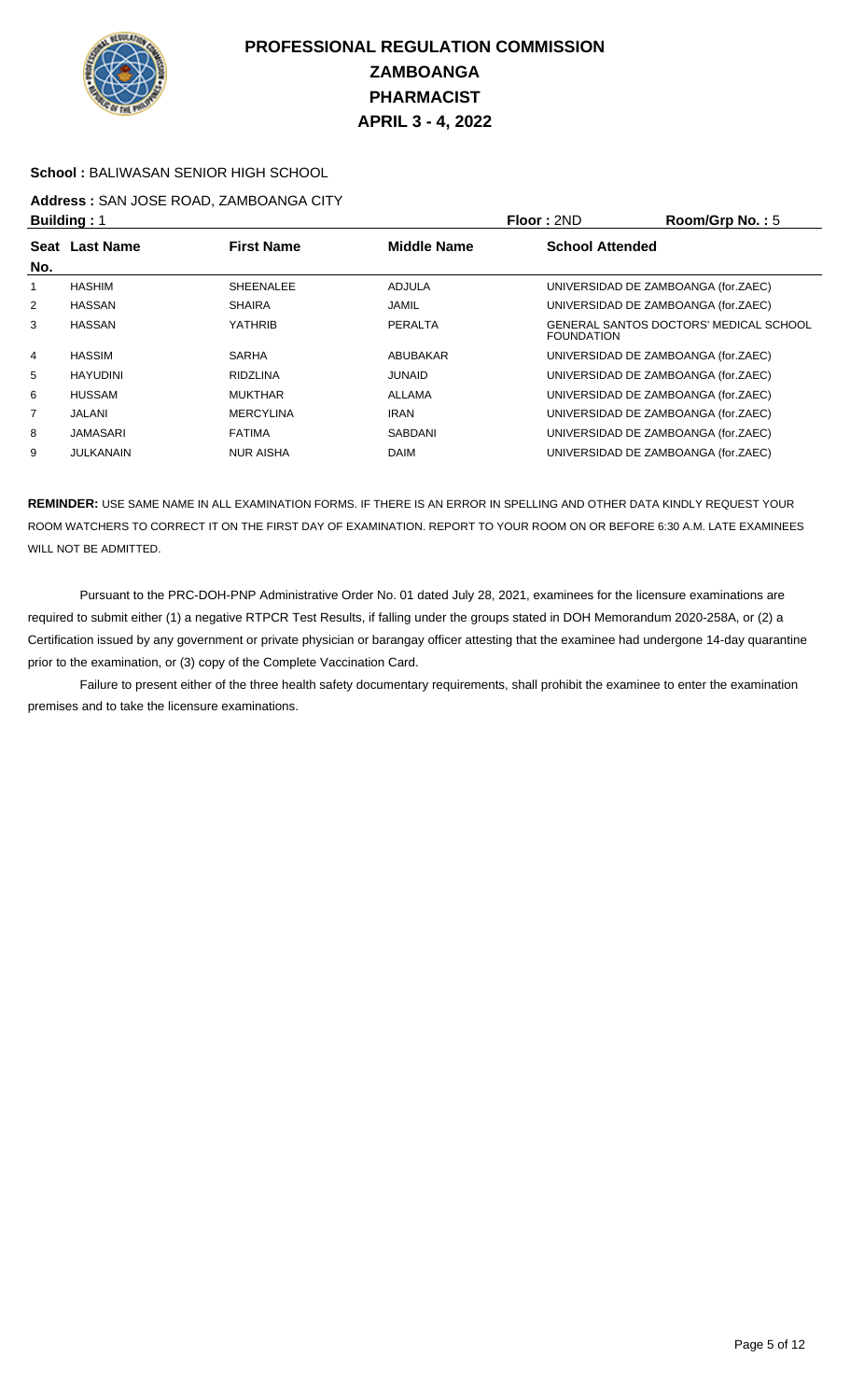

#### **School :** BALIWASAN SENIOR HIGH SCHOOL

## **Address :** SAN JOSE ROAD, ZAMBOANGA CITY

|                | <b>Building: 1</b> |                      |                    | <b>Floor: 2ND</b>             | Room/Grp No.: 6                     |
|----------------|--------------------|----------------------|--------------------|-------------------------------|-------------------------------------|
|                | Seat Last Name     | <b>First Name</b>    | <b>Middle Name</b> | <b>School Attended</b>        |                                     |
| No.            |                    |                      |                    |                               |                                     |
|                | KAHAL              | <b>MARWINA</b>       | <b>SAJIRAN</b>     |                               | UNIVERSIDAD DE ZAMBOANGA (for.ZAEC) |
| 2              | LACBAO             | MUDZNA               | SAWADJAAN          |                               | UNIVERSIDAD DE ZAMBOANGA (for.ZAEC) |
| 3              | LAKIBUL            | FATIMA RUMAIDA       | <b>HASHIM</b>      |                               | UNIVERSIDAD DE ZAMBOANGA (for.ZAEC) |
| 4              | LAO.               | <b>CARMELLA FRIA</b> | TAN                | <b>SAINT LOUIS UNIVERSITY</b> |                                     |
| 5              | <b>LEE</b>         | <b>JAYPEE</b>        | <b>DIMAN</b>       |                               | MEDINA COLLEGE-OZAMIS CITY          |
| 6              | MACUSI             | RUBY FE              | <b>FEGI</b>        |                               | UNIVERSIDAD DE ZAMBOANGA (for.ZAEC) |
| $\overline{7}$ | <b>MADJID</b>      | NARSHEDA             | <b>SAJA</b>        |                               | UNIVERSIDAD DE ZAMBOANGA (for.ZAEC) |
| 8              | <b>MAGASA</b>      | <b>NASHRINA</b>      | <b>SASIAN</b>      |                               | UNIVERSIDAD DE ZAMBOANGA (for.ZAEC) |

**REMINDER:** USE SAME NAME IN ALL EXAMINATION FORMS. IF THERE IS AN ERROR IN SPELLING AND OTHER DATA KINDLY REQUEST YOUR ROOM WATCHERS TO CORRECT IT ON THE FIRST DAY OF EXAMINATION. REPORT TO YOUR ROOM ON OR BEFORE 6:30 A.M. LATE EXAMINEES WILL NOT BE ADMITTED.

 Pursuant to the PRC-DOH-PNP Administrative Order No. 01 dated July 28, 2021, examinees for the licensure examinations are required to submit either (1) a negative RTPCR Test Results, if falling under the groups stated in DOH Memorandum 2020-258A, or (2) a Certification issued by any government or private physician or barangay officer attesting that the examinee had undergone 14-day quarantine prior to the examination, or (3) copy of the Complete Vaccination Card.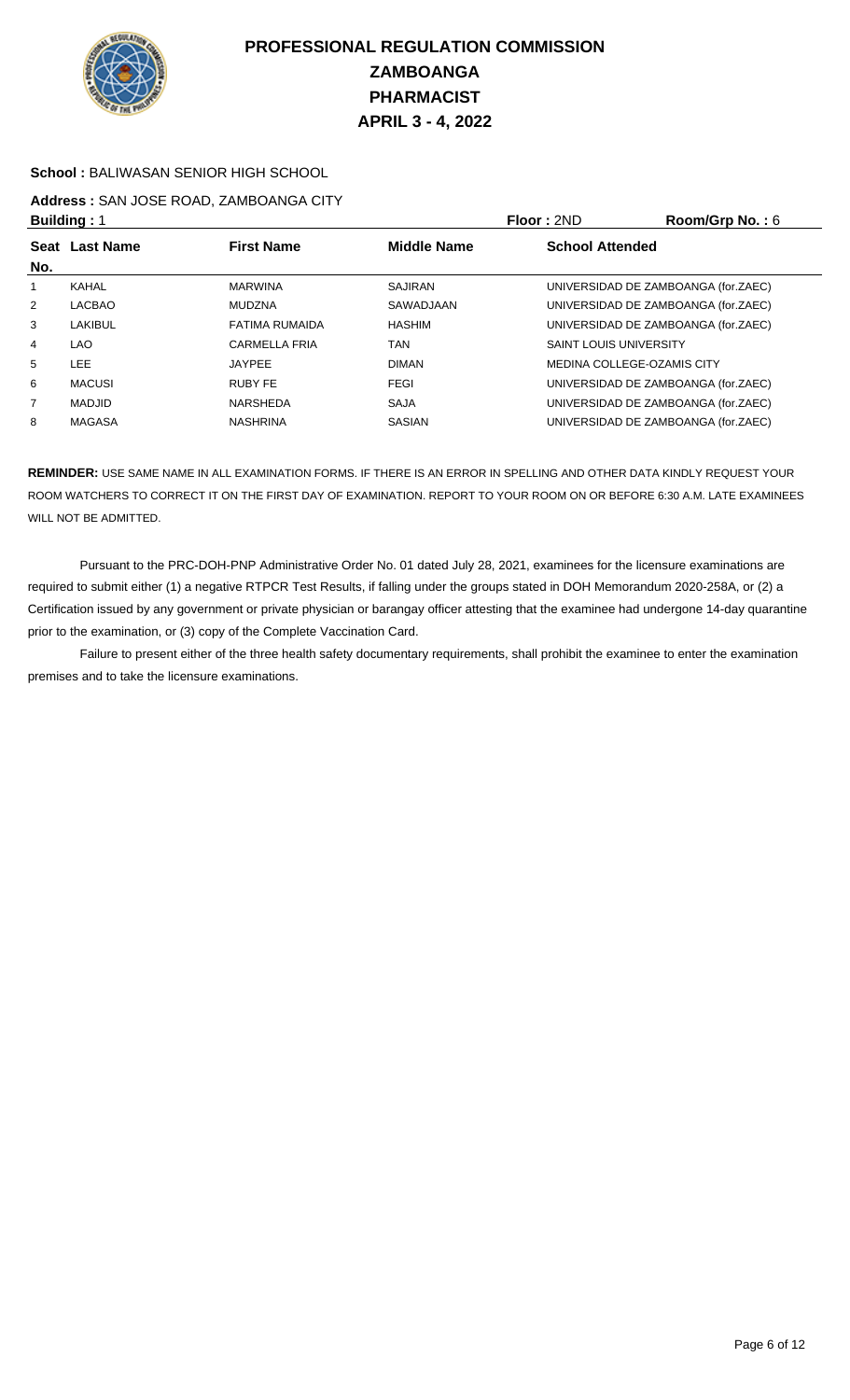

#### **School :** BALIWASAN SENIOR HIGH SCHOOL

## **Address :** SAN JOSE ROAD, ZAMBOANGA CITY

| <b>Building: 1</b> |                  |                   |                    | Floor: 2ND             | Room/Grp No.: 7                      |
|--------------------|------------------|-------------------|--------------------|------------------------|--------------------------------------|
| No.                | Seat Last Name   | <b>First Name</b> | <b>Middle Name</b> | <b>School Attended</b> |                                      |
|                    | <b>MALANGKIS</b> | <b>WARDA</b>      | KATOH              |                        | PHILIPPINE WOMEN'S UNIVERSITY-MANILA |
| $\overline{2}$     | <b>MALDISA</b>   | FATIMA ALUYA      | ALAWADDIN          |                        | UNIVERSIDAD DE ZAMBOANGA (for.ZAEC)  |
| 3                  | <b>MARAJAN</b>   | <b>ADAWIYA</b>    | <b>ANDONG</b>      |                        | UNIVERSIDAD DE ZAMBOANGA (for.ZAEC)  |
| 4                  | <b>MIRIN</b>     | <b>JEHAIDA</b>    | <b>BOTEH</b>       |                        | UNIVERSIDAD DE ZAMBOANGA (for.ZAEC)  |
| 5                  | <b>MOHAMMAD</b>  | <b>NADIA</b>      | <b>BERNARDO</b>    |                        | UNIVERSIDAD DE ZAMBOANGA (for.ZAEC)  |
| 6                  | <b>MONARES</b>   | ANGELIKA          | <b>GERMAN</b>      |                        | UNIVERSIDAD DE ZAMBOANGA (for.ZAEC)  |
| 7                  | <b>MONSOLE</b>   | <b>KIMBERLY</b>   | <b>LUSTRIA</b>     |                        | UNIVERSIDAD DE ZAMBOANGA (for.ZAEC)  |
| 8                  | MUJAHID          | <b>JIHADA</b>     | <b>MOHARIN</b>     |                        | UNIVERSIDAD DE ZAMBOANGA (for.ZAEC)  |

**REMINDER:** USE SAME NAME IN ALL EXAMINATION FORMS. IF THERE IS AN ERROR IN SPELLING AND OTHER DATA KINDLY REQUEST YOUR ROOM WATCHERS TO CORRECT IT ON THE FIRST DAY OF EXAMINATION. REPORT TO YOUR ROOM ON OR BEFORE 6:30 A.M. LATE EXAMINEES WILL NOT BE ADMITTED.

 Pursuant to the PRC-DOH-PNP Administrative Order No. 01 dated July 28, 2021, examinees for the licensure examinations are required to submit either (1) a negative RTPCR Test Results, if falling under the groups stated in DOH Memorandum 2020-258A, or (2) a Certification issued by any government or private physician or barangay officer attesting that the examinee had undergone 14-day quarantine prior to the examination, or (3) copy of the Complete Vaccination Card.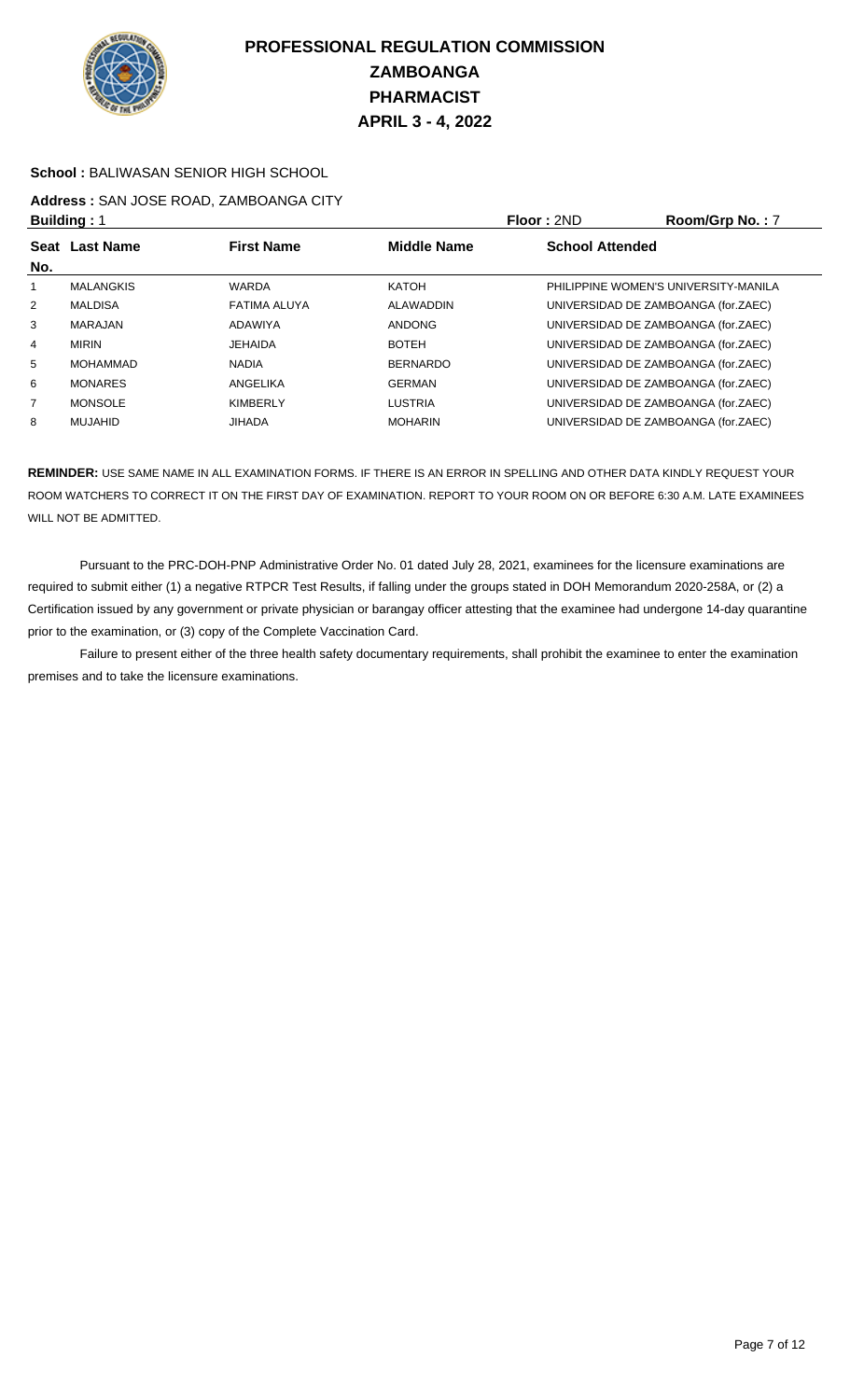

#### **School :** BALIWASAN SENIOR HIGH SCHOOL

## **Address :** SAN JOSE ROAD, ZAMBOANGA CITY

| <b>Building: 1</b> |                |                       |                    | Floor: 2ND                          | Room/Grp No.: 8                          |
|--------------------|----------------|-----------------------|--------------------|-------------------------------------|------------------------------------------|
| No.                | Seat Last Name | <b>First Name</b>     | <b>Middle Name</b> | <b>School Attended</b>              |                                          |
|                    | MUJAYYAL       | <b>MUDZREENA</b>      | JAMALUL            | UNIVERSITY OF SOUTHERN PHILIPPINES  |                                          |
| $\overline{2}$     | MUKARRAMA      | ALZAIMA               | <b>BAKIL</b>       | UNIVERSIDAD DE ZAMBOANGA (for.ZAEC) |                                          |
| 3                  | MUSTALA        | RHADZIA               | <b>NULMASA</b>     | UNIVERSIDAD DE ZAMBOANGA (for.ZAEC) |                                          |
| 4                  | <b>NAHUDAN</b> | ALFATHENI             | <b>SADJAIL</b>     | UNIVERSIDAD DE ZAMBOANGA (for.ZAEC) |                                          |
| 5                  | <b>NGALLIH</b> | <b>FATIMAH ZAINAB</b> | <b>BALASABAS</b>   | UNIVERSIDAD DE ZAMBOANGA (for.ZAEC) |                                          |
| 6                  | <b>NURANI</b>  | <b>BHOSRA</b>         | <b>JUL-AMRI</b>    | MED CTR COLL.FOUND INC)             | DMC COLLEGE FOUNDATION INC. (FOR DIPOLOG |
| $\overline{7}$     | OFENDO REYES   | <b>RUSSEL CRIS</b>    | LUSAY              | UNIVERSIDAD DE ZAMBOANGA (for.ZAEC) |                                          |
| 8                  | <b>OMAR</b>    | <b>NAPSIYA</b>        | <b>SABTULA</b>     | <b>MEDINA COLLEGE-IPIL</b>          |                                          |

**REMINDER:** USE SAME NAME IN ALL EXAMINATION FORMS. IF THERE IS AN ERROR IN SPELLING AND OTHER DATA KINDLY REQUEST YOUR ROOM WATCHERS TO CORRECT IT ON THE FIRST DAY OF EXAMINATION. REPORT TO YOUR ROOM ON OR BEFORE 6:30 A.M. LATE EXAMINEES WILL NOT BE ADMITTED.

 Pursuant to the PRC-DOH-PNP Administrative Order No. 01 dated July 28, 2021, examinees for the licensure examinations are required to submit either (1) a negative RTPCR Test Results, if falling under the groups stated in DOH Memorandum 2020-258A, or (2) a Certification issued by any government or private physician or barangay officer attesting that the examinee had undergone 14-day quarantine prior to the examination, or (3) copy of the Complete Vaccination Card.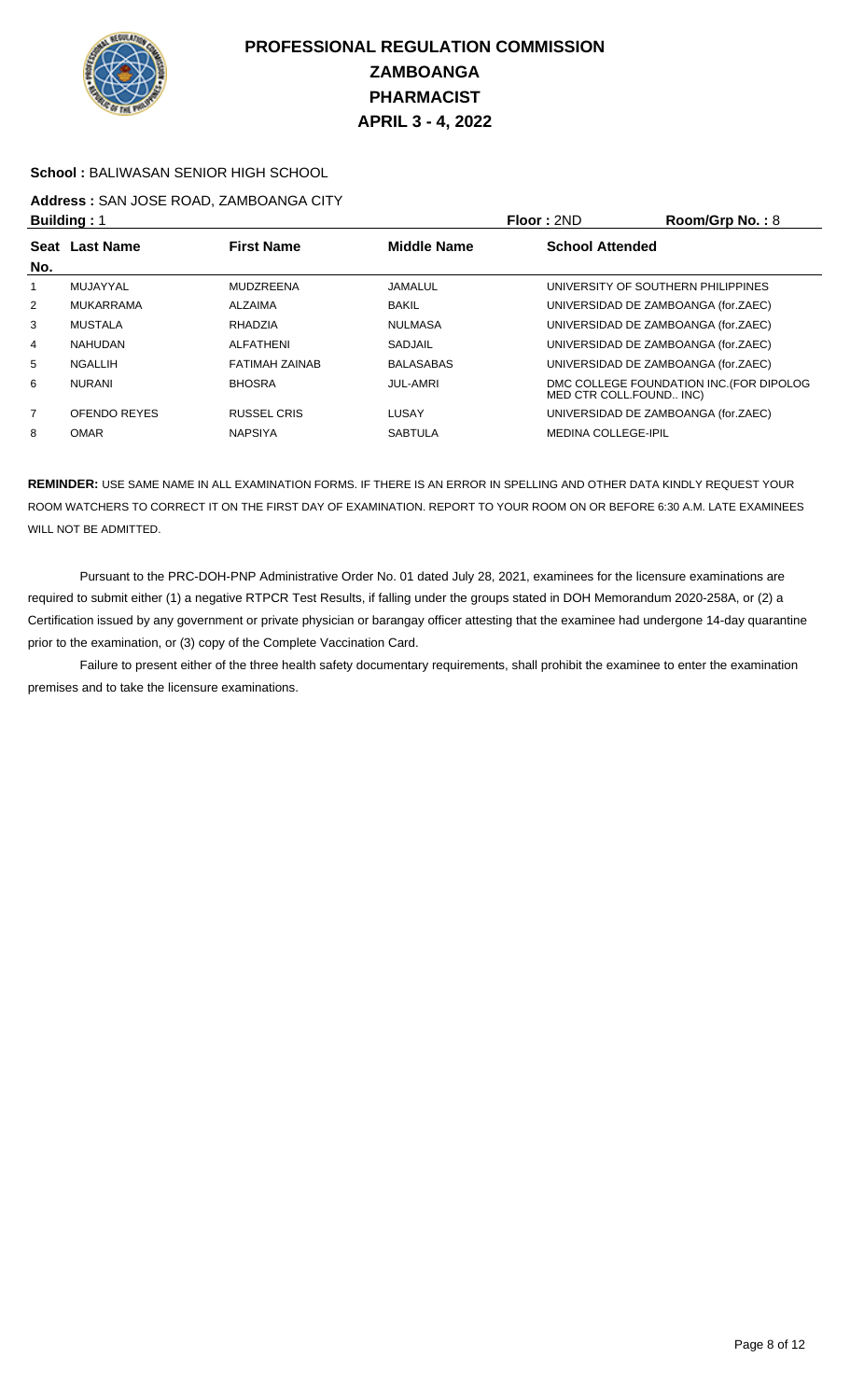

#### **School :** BALIWASAN SENIOR HIGH SCHOOL

## **Address :** SAN JOSE ROAD, ZAMBOANGA CITY

| <b>Building: 1</b> |                |                        |                    | Floor: 2ND                          | Room/Grp No.: 9 |
|--------------------|----------------|------------------------|--------------------|-------------------------------------|-----------------|
|                    | Seat Last Name | <b>First Name</b>      | <b>Middle Name</b> | <b>School Attended</b>              |                 |
| No.                |                |                        |                    |                                     |                 |
|                    | <b>PADJIRI</b> | SHAMEEM REHAM          | SALMANI            | UNIVERSIDAD DE ZAMBOANGA (for.ZAEC) |                 |
| 2                  | <b>PAKKAM</b>  | <b>SHERMAHAL</b>       | HAJAN              | UNIVERSIDAD DE ZAMBOANGA (for.ZAEC) |                 |
| 3                  | <b>PINDUMA</b> | <b>MOHAMMAD FAIZAL</b> | <b>TANTUNG</b>     | UNIVERSIDAD DE ZAMBOANGA (for.ZAEC) |                 |
| 4                  | QUISAI         | <b>OMBRA</b>           | AHAMADULLA         | UNIVERSIDAD DE ZAMBOANGA (for.ZAEC) |                 |
| 5                  | <b>ROSALES</b> | <b>OSHIN GRACE</b>     | <b>BERON</b>       | UNIVERSIDAD DE ZAMBOANGA (for.ZAEC) |                 |
| 6                  | <b>SABTULA</b> | LAYLANOR               | <b>BARIWA</b>      | UNIVERSIDAD DE ZAMBOANGA (for.ZAEC) |                 |
| $\overline{7}$     | <b>SAJIRAN</b> | QUISMA                 | <b>JULAILI</b>     | UNIVERSIDAD DE ZAMBOANGA (for.ZAEC) |                 |
| 8                  | <b>SALAIN</b>  | ABUBAKHIR              | MUSA               | UNIVERSIDAD DE ZAMBOANGA (for.ZAEC) |                 |

**REMINDER:** USE SAME NAME IN ALL EXAMINATION FORMS. IF THERE IS AN ERROR IN SPELLING AND OTHER DATA KINDLY REQUEST YOUR ROOM WATCHERS TO CORRECT IT ON THE FIRST DAY OF EXAMINATION. REPORT TO YOUR ROOM ON OR BEFORE 6:30 A.M. LATE EXAMINEES WILL NOT BE ADMITTED.

 Pursuant to the PRC-DOH-PNP Administrative Order No. 01 dated July 28, 2021, examinees for the licensure examinations are required to submit either (1) a negative RTPCR Test Results, if falling under the groups stated in DOH Memorandum 2020-258A, or (2) a Certification issued by any government or private physician or barangay officer attesting that the examinee had undergone 14-day quarantine prior to the examination, or (3) copy of the Complete Vaccination Card.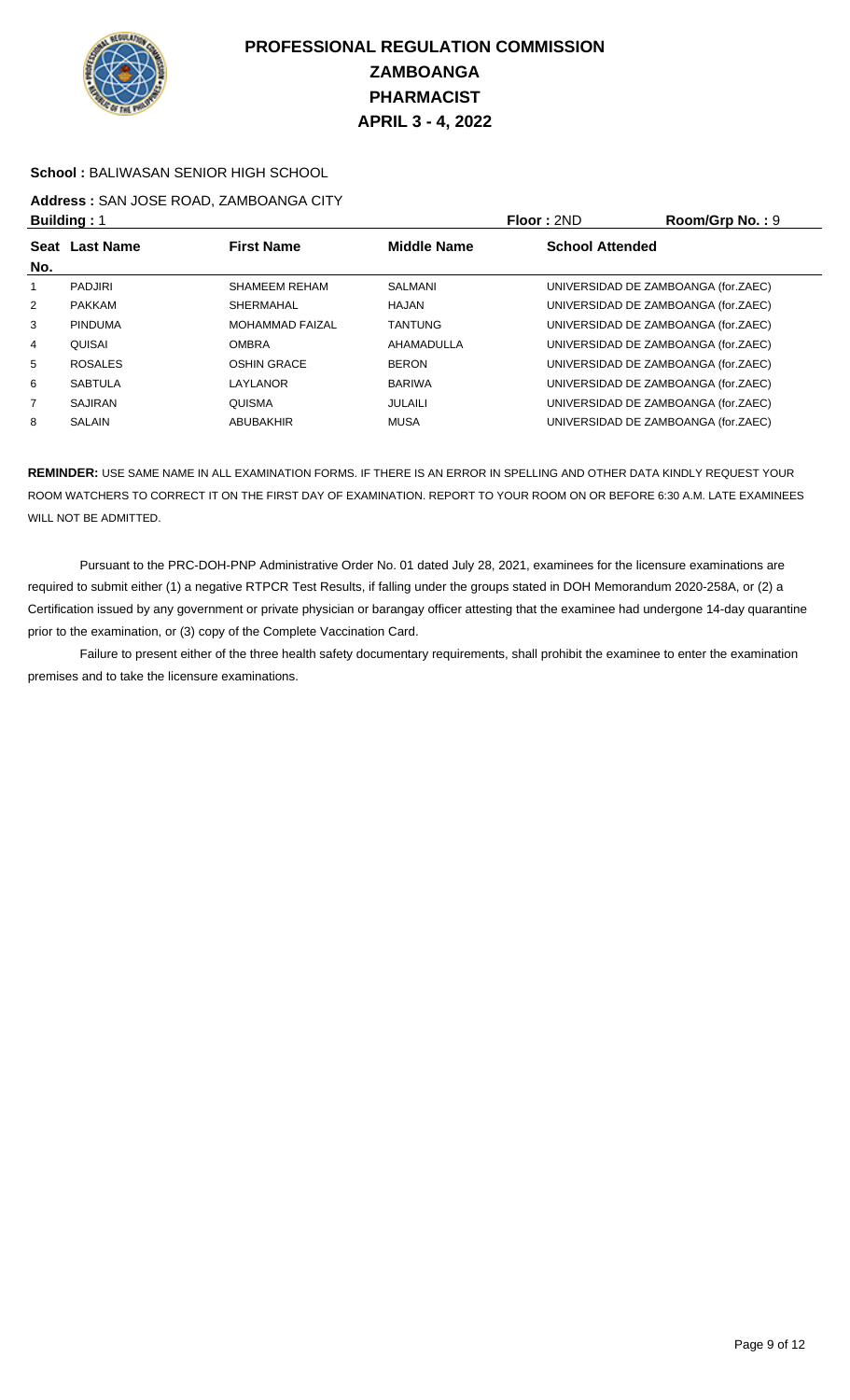

#### **School :** BALIWASAN SENIOR HIGH SCHOOL

## **Address :** SAN JOSE ROAD, ZAMBOANGA CITY

| <b>Building: 1</b> |                   |                    |                    | <b>Floor: 3RD</b>          | Room/Grp No.: 10                    |
|--------------------|-------------------|--------------------|--------------------|----------------------------|-------------------------------------|
| No.                | Seat Last Name    | <b>First Name</b>  | <b>Middle Name</b> | <b>School Attended</b>     |                                     |
|                    | SALANG            | <b>HARMAINA</b>    | <b>JALIE</b>       |                            | UNIVERSIDAD DE ZAMBOANGA (for.ZAEC) |
| 2                  | <b>SAMSON</b>     | <b>SARAH IDRIS</b> | <b>YUSOP</b>       |                            | UNIVERSIDAD DE ZAMBOANGA (for.ZAEC) |
| 3                  | SANAH             | <b>SHARMAINE</b>   | ANADI              | <b>MEDINA COLLEGE-IPIL</b> |                                     |
| 4                  | SANDANGAN         | <b>SHERLINA</b>    | <b>LAGO</b>        |                            | UNIVERSIDAD DE ZAMBOANGA (for.ZAEC) |
| 5                  | <b>SANGKULA</b>   | <b>WAHINA</b>      | LAJA               |                            | UNIVERSIDAD DE ZAMBOANGA (for.ZAEC) |
| 6                  | <b>SANTIAGO</b>   | <b>ISABEL</b>      | VALDEZ             |                            | UNIVERSIDAD DE ZAMBOANGA (for.ZAEC) |
| $\overline{7}$     | SARAHADIL         | <b>JIHADA</b>      | <b>HADJAIL</b>     |                            | UNIVERSIDAD DE ZAMBOANGA (for.ZAEC) |
| 8                  | <b>SARAPUDDIN</b> | <b>FHARHA</b>      | <b>ADJILANI</b>    |                            | UNIVERSIDAD DE ZAMBOANGA (for.ZAEC) |

**REMINDER:** USE SAME NAME IN ALL EXAMINATION FORMS. IF THERE IS AN ERROR IN SPELLING AND OTHER DATA KINDLY REQUEST YOUR ROOM WATCHERS TO CORRECT IT ON THE FIRST DAY OF EXAMINATION. REPORT TO YOUR ROOM ON OR BEFORE 6:30 A.M. LATE EXAMINEES WILL NOT BE ADMITTED.

 Pursuant to the PRC-DOH-PNP Administrative Order No. 01 dated July 28, 2021, examinees for the licensure examinations are required to submit either (1) a negative RTPCR Test Results, if falling under the groups stated in DOH Memorandum 2020-258A, or (2) a Certification issued by any government or private physician or barangay officer attesting that the examinee had undergone 14-day quarantine prior to the examination, or (3) copy of the Complete Vaccination Card.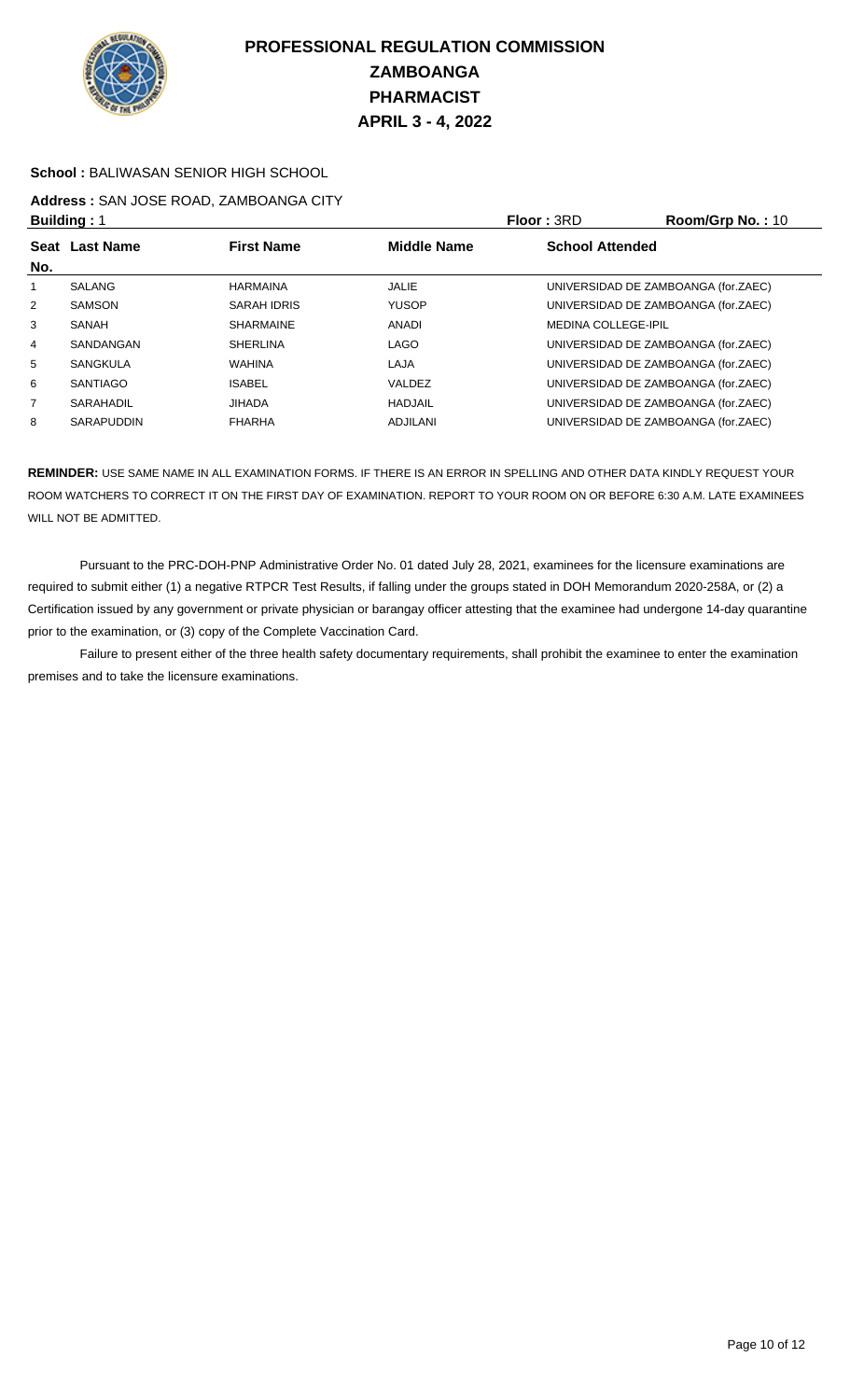

#### **School :** BALIWASAN SENIOR HIGH SCHOOL

## **Address :** SAN JOSE ROAD, ZAMBOANGA CITY

| <b>Building: 1</b> |                |                     |                    | Floor: 3RD             | Room/Grp No.: 11                    |
|--------------------|----------------|---------------------|--------------------|------------------------|-------------------------------------|
| No.                | Seat Last Name | <b>First Name</b>   | <b>Middle Name</b> | <b>School Attended</b> |                                     |
|                    | <b>SARIOL</b>  | HAJIJA              | HARAD              |                        | UNIVERSIDAD DE ZAMBOANGA (for.ZAEC) |
| 2                  | <b>SIRAJAN</b> | <b>SITTI AMAR</b>   | ALPHA              |                        | UNIVERSIDAD DE ZAMBOANGA (for.ZAEC) |
| 3                  | <b>SUAIB</b>   | FATIMA AYREEZA      | LAKIBUL            |                        | UNIVERSIDAD DE ZAMBOANGA (for.ZAEC) |
| 4                  | <b>TAGAYAN</b> | <b>NURSALEEN</b>    | <b>SARRI</b>       |                        | UNIVERSIDAD DE ZAMBOANGA (for.ZAEC) |
| 5                  | <b>TAHIL</b>   | <b>MAT SALLEH</b>   | <b>UKAIL</b>       |                        | UNIVERSIDAD DE ZAMBOANGA (for.ZAEC) |
| 6                  | <b>TAIP</b>    | MAYMA               | GANGAHAN           |                        | UNIVERSIDAD DE ZAMBOANGA (for.ZAEC) |
| $\overline{7}$     | <b>TAMAYO</b>  | <b>JENNE LESSLE</b> | MANUEL             |                        | UNIVERSIDAD DE ZAMBOANGA (for.ZAEC) |
| 8                  | TIBLI          | NEZAR FATIMA        | <b>MISUARI</b>     |                        | UNIVERSIDAD DE ZAMBOANGA (for.ZAEC) |

**REMINDER:** USE SAME NAME IN ALL EXAMINATION FORMS. IF THERE IS AN ERROR IN SPELLING AND OTHER DATA KINDLY REQUEST YOUR ROOM WATCHERS TO CORRECT IT ON THE FIRST DAY OF EXAMINATION. REPORT TO YOUR ROOM ON OR BEFORE 6:30 A.M. LATE EXAMINEES WILL NOT BE ADMITTED.

 Pursuant to the PRC-DOH-PNP Administrative Order No. 01 dated July 28, 2021, examinees for the licensure examinations are required to submit either (1) a negative RTPCR Test Results, if falling under the groups stated in DOH Memorandum 2020-258A, or (2) a Certification issued by any government or private physician or barangay officer attesting that the examinee had undergone 14-day quarantine prior to the examination, or (3) copy of the Complete Vaccination Card.